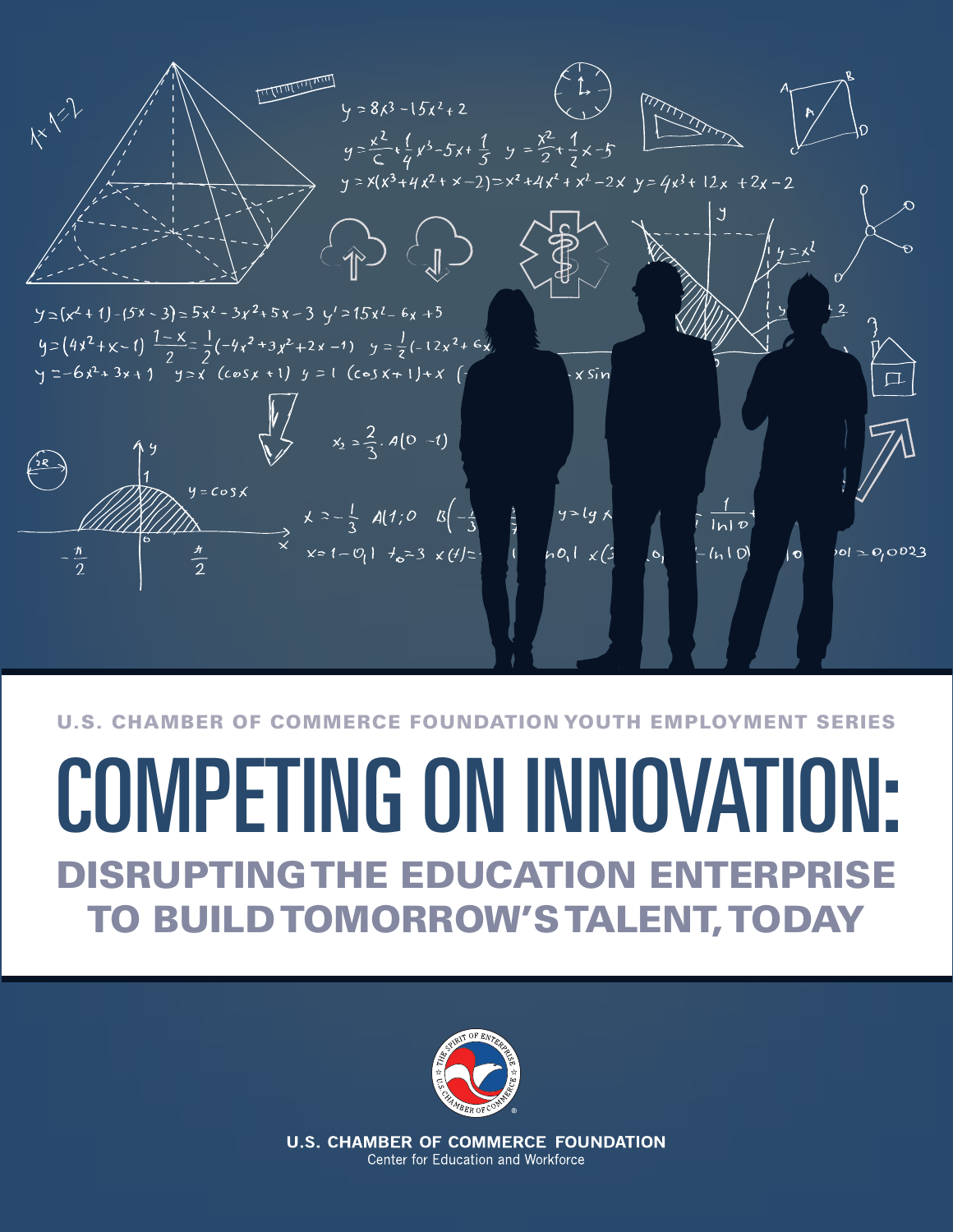

### **U.S. CHAMBER OF COMMERCE FOUNDATION**

The U.S. Chamber of Commerce Foundation is dedicated to strengthening America's long-term competitiveness. We educate the public on the conditions necessary for business and communities to thrive, how business positively impacts communities, and emerging issues and creative solutions that will shape the future.

Copyright © 2016 by the United States Chamber of Commerce Foundation. All rights reserved. No part of this publication may be reproduced or transmitted in any form—print, electronic, or otherwise—without the express written permission of the publisher.



**U.S. CHAMBER OF COMMERCE** 

The U.S. Chamber of Commerce is the world's largest business federation representing the interests of more than 3 million businesses of all sizes, sectors, and regions, as well as state and local chambers and industry associations.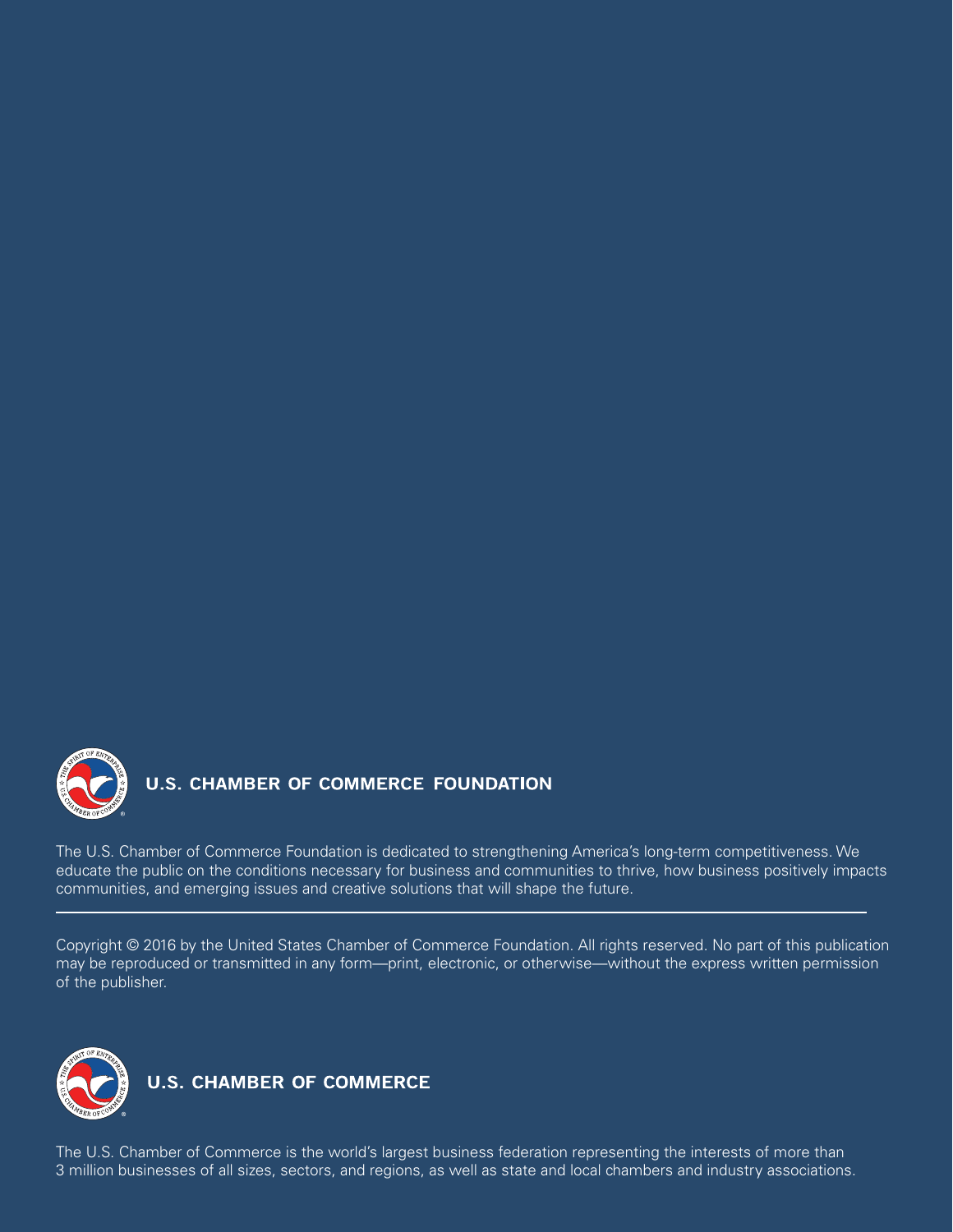## **TABLE OF CONTENTS**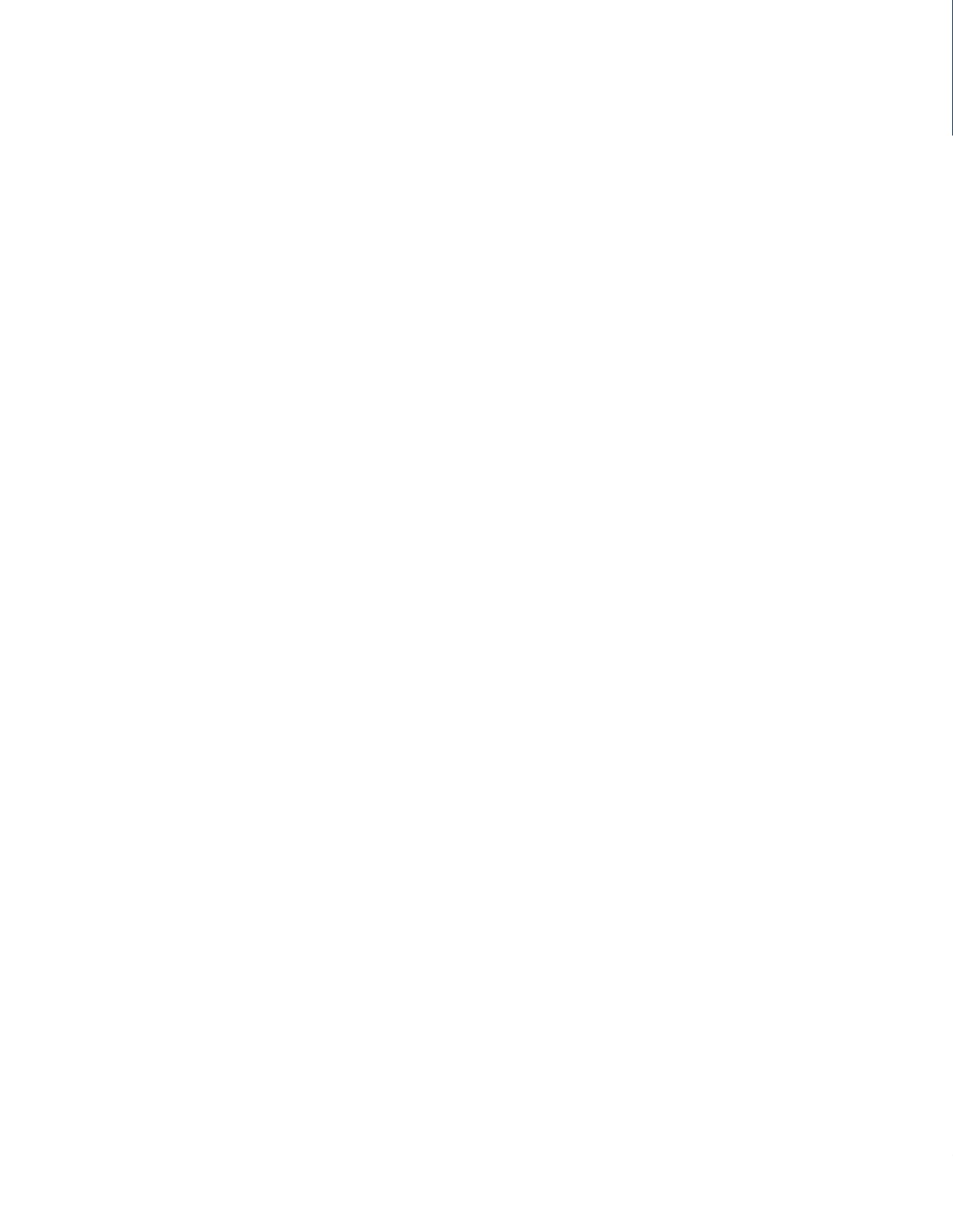## **INTRODUCTION**

Today, K-12 schools, colleges and universities, and workforce programs are interested in partnering with employers to increase career opportunities for students. This has taken the form of businesses playing an expanded role in advising curriculum and scaling up work-based learning opportunities such as internships and youth apprenticeships. As we aim to close the gap between what employers need and the skills youth and young adults through real-world experiences. By placing a stronger emphasis on employer-led problembased learning at all education levels, innovation moves from the periphery to the center of the curriculum.

As part of USCCF's Youth Employment Series, this paper examines how businesses can rebuild their talent pipelines to ensure that they will have the employees needed to drive and support innovation. It examines

possess, these partnerships are even more critical for preparing students for the workforce.

However, in a world where businesses increasingly compete on innovation, how well do traditional approaches prepare

**By placing a stronger emphasis on employer-led problem-based learning at all education levels, innovation moves from the periphery to the center of the curriculum.**

how employers are organizing to compete on innovation and how they can work with education partners to transform career preparation for America's youth.<sup>1</sup>

The paper begins with a review of

how companies and workers compete on innovation. We then introduce what it takes to build innovation talent. From there we explore how to begin establishing businesseducation partnerships that can disrupt the education enterprise. Throughout the paper we highlight promising and emerging practices that demonstrate both the interest in and the viability of building innovation talent. The paper concludes with a discussion of how to scale innovation talent opportunities and the unique ability of the business community to lead the way.

students to be drivers of innovation? Even in the most robust school systems, access to quality work-based learning experiences is limited to too few students. This is particularly problematic since these experiences are an important part of the career development process and can be a differentiator when pursuing employment.

The U.S. Chamber of Commerce Foundation (USCCF) proposes a transformational approach to prepare youth to develop stronger innovation and workplace skills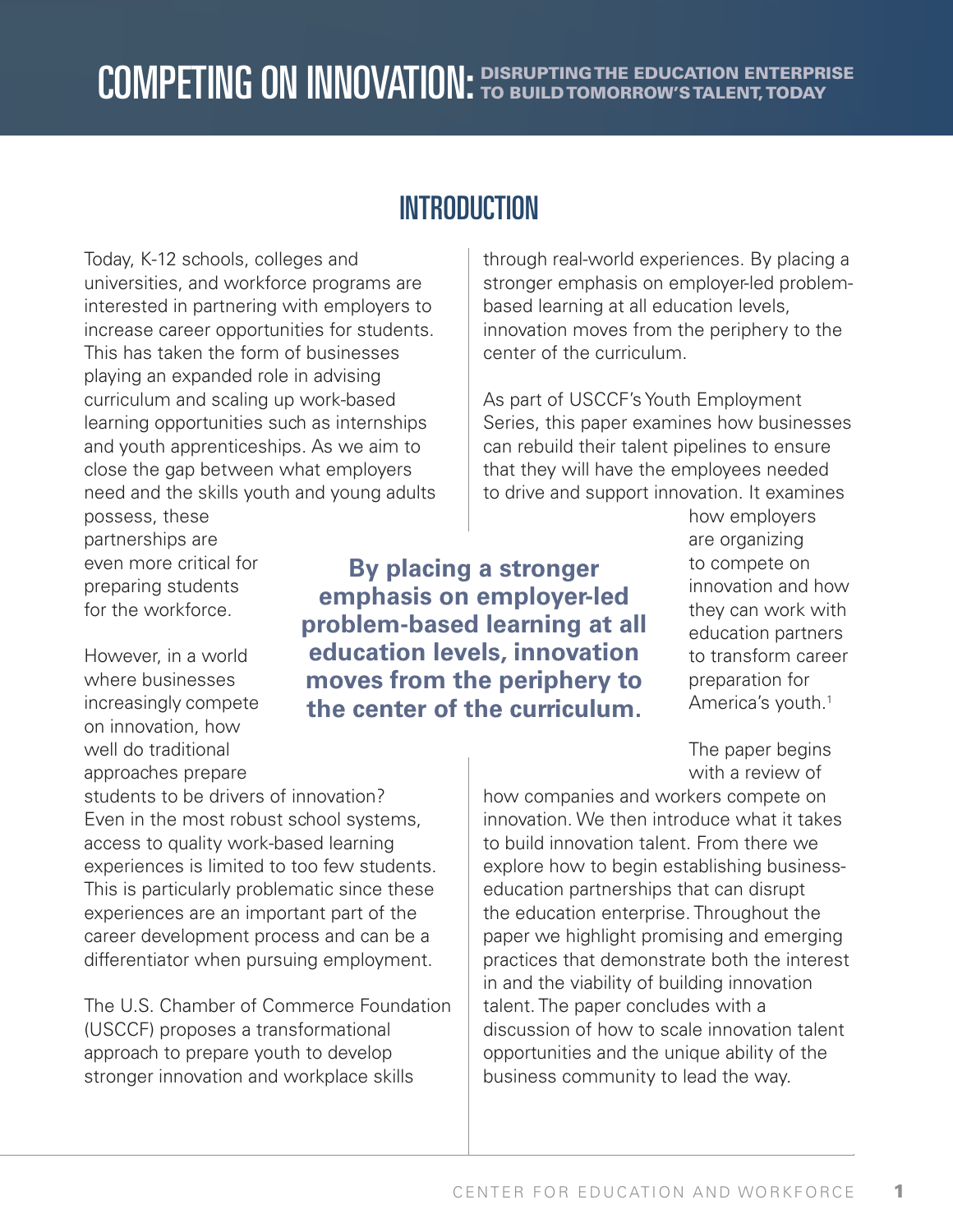## COMPETING ON INNOVATION AND THE RACE AGAINST ROUTINE WORK

The United States will increasingly need to innovate if it is to maintain its position as a global economic leader.2 Our economic engine is, in many respects, dependent on the ability of existing firms and new startups to constantly improve, adapt, and reinvent themselves to remain competitive. This, coupled with the growing pace of globalization and automation, will put workers in a race against the routine work of the past. No longer is innovation something reserved for upperlevel management or found in a lab.<sup>3</sup> It is now embedded in the basic fabric of the modern workplace at every level, including those occupations commonly referred to as "middle skill."4 In other words, both businesses and workers need to be drivers of innovation to succeed in a knowledgebased economy.

Innovation—for the purpose of this paper —is not only defined as technological or scientific breakthroughs that happen infrequently. Instead, we take a much broader perspective of innovation as something that occurs daily inside companies to execute new ideas and approaches that produce business and social value. It is the ability to continually evolve and adapt to challenges and opportunities and is the cornerstone of free-market systems that drive the global economy.<sup>5</sup>

In some respects innovation is deeply related to and encompasses entrepreneurship. While we depend on

entrepreneurship to launch new business ventures, innovation also involves the creation of new business models, processes, or other major changes in existing enterprises.

So how are companies competing on innovation? They are approaching it as a team-based enterprise that more fully engages workers across major functions and levels. Today, workers are less likely to be asked to perform routine tasks in an isolated environment.<sup>6</sup> Rather, they are expected to work as members of crossfunctional teams tasked with producing solutions for the larger enterprise. These teams often include members from other locations and companies throughout the world.7 This changing organization of work requires employees to be experts in a subject domain or function, as well as have a broader understanding of how to apply their expertise as a member of a team. This includes foundational "soft skills" that are frequently lacking in job candidates and new recruits, such as teamwork, communication, problem solving, and critical thinking.

The team-based nature of innovation and the need for both depth and breadth in skills are quickly becoming key features of the modern workplace. This has significant implications not only for how we build innovation talent, but also for the education institutions whose mission is to prepare students for success in the race against routine work.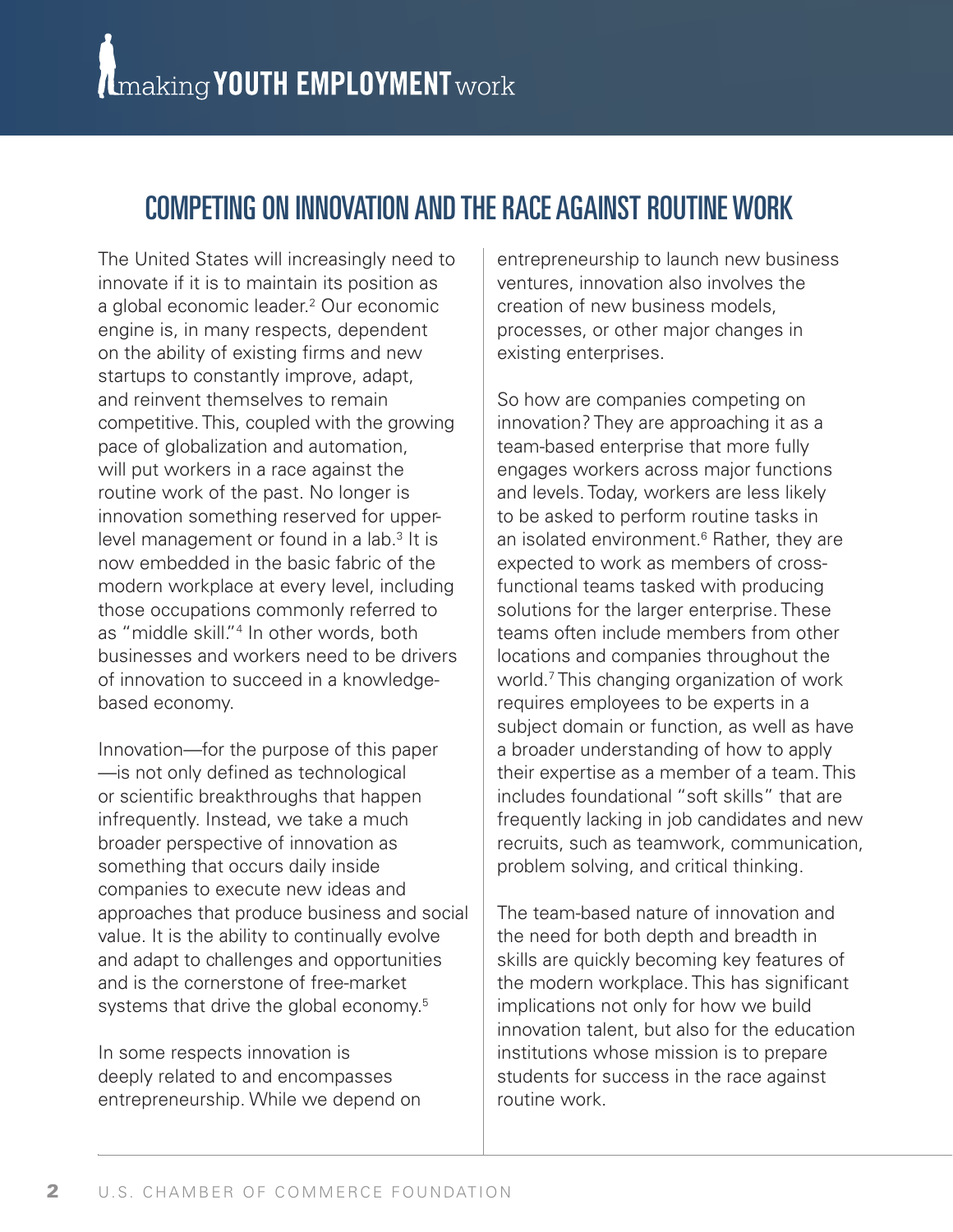## BUILDING INNOVATION TALENT

If our economy depends on our ability to compete on innovation, then we need an approach for preparing the talent that will sustain it. This approach must be designed to better reflect the current organization of work and the skills that are in demand by companies. It must also prepare existing and future workers to function effectively in teams driving new ideas at all levels.

The work of innovation cannot simply be taught; it must be practiced and supported by employers and their talent pipeline partners. The best way to build innovation talent is to immerse cross-functional and interdisciplinary teams of students in employer-sponsored challenges in need of solutions.

#### **What Makes Challenges Different**

- **Authentic**—Challenges must be a real business problem or opportunity rather than one constructed by educators. For individuals and teams to fully appreciate the gravity of the challenge, the work must engage students in a real and substantive way with actual stakeholders tied to the challenge resolution.
- **Business Sponsored**—Challenges must be sponsored by one or more employer stakeholders that have a vested interest in the solution. Challenges can also be sponsored by governments, nonprofits, or community-based institutions that rely on innovation to achieve societal goals.
- **Diverse**—Challenges engage various participants learning how to work effectively with people from different backgrounds and perspectives. This critical feature reflects the increasing diversity of the workplace and the changing demographics of an employer's customer base.
- **Team Based**—Challenges do not rest on the genius of any one individual or entrepreneur. They are interdisciplinary projects requiring a team-based approach. This requires skills that leverage each person's expertise while demonstrating a breadth of understanding on how any individual's contribution can inform the larger solution.
- **Ill-Structured**—Challenges must defy an immediate, apparent, or definite solution. They must allow for multiple approaches to advance a solution.
- **Student Led**—Challenges require solutions that are driven by students working as self-directed teams. Instead of instructor-led problem solving, teams are given tools to understand the challenge, pursue a solution, and learn collectively from success or failure. Business sponsors and instructors play a support role and intervene to maintain timetables, help teams reach a decision, and guide them past an impasse.
- **Scalable**—Challenges should be designed to engage multiple teams investigating a variety of approaches. The best challenges are those that can be crowdsourced to several project teams either competing against one another or collaborating on a solution.
- **Reflective**—Challenges at their core are a learning opportunity, even when executed on behalf of a business. Similar to how innovation occurs in the market economy, the ill-structured nature of the challenge requires a trial and error process among multiple and competing solutions. This mirrors how innovation works in a market economy.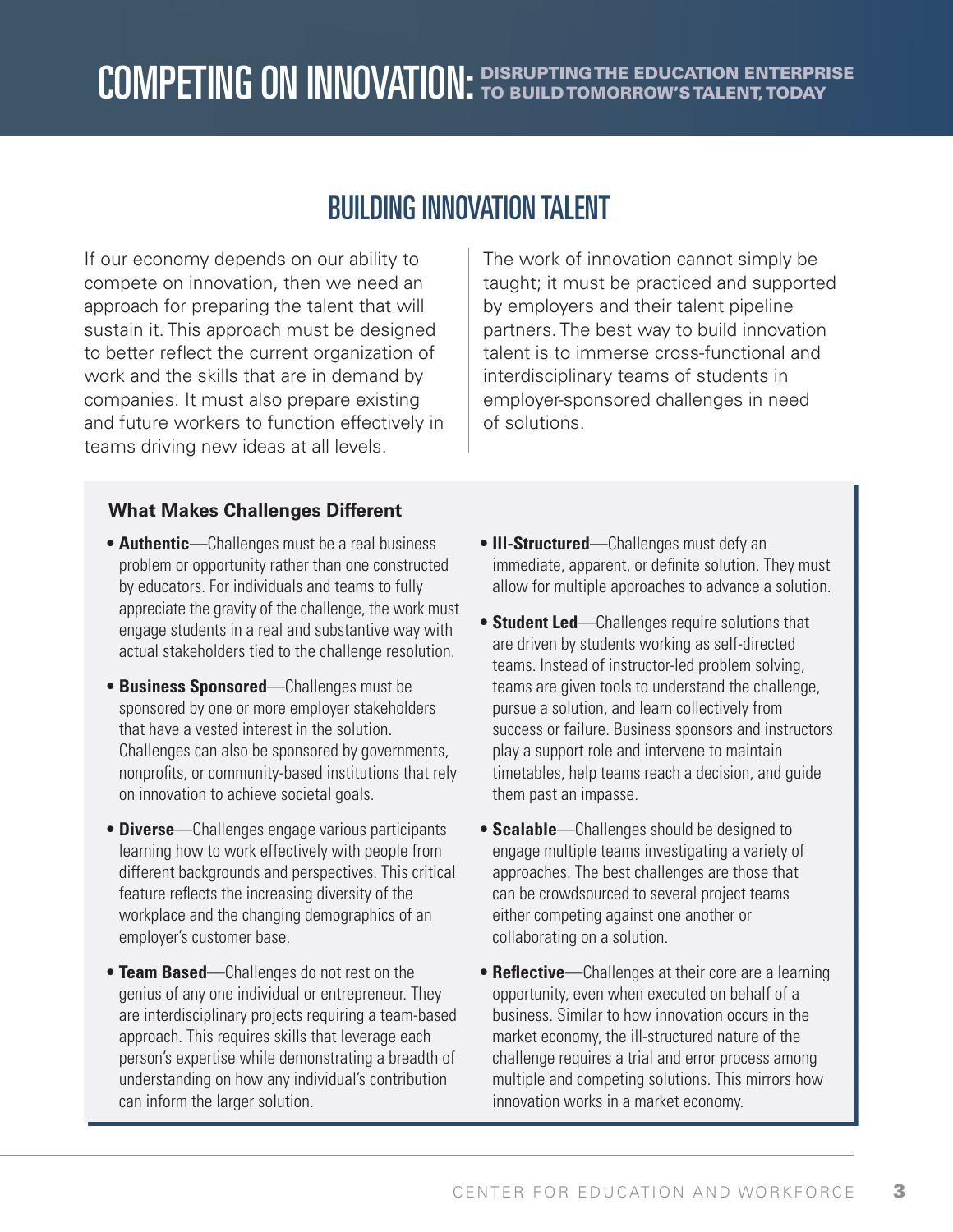With innovation serving as a cornerstone of how companies operate in today's economy, there are examples of where many of the features that define innovation-based challenges are beginning to take root inside of K-12 schools, postsecondary institutions, and community-based organizations.

**K-12:** In 2008, the Illinois Department of Commerce and Economic Opportunity, the Illinois State Board of Education, and the Illinois Mathematics and Science Academy launched a pilot program called Illinois Innovation Talent. The program matched middle- and high-school teams with industry partners that posed authentic challenges. The program began by pairing one corporate partner with one team. It later expanded to have several student teams assigned to a common challenge supported by one or more corporate partners. In three years, the program sponsored 42 challenges that reached 92 schools, 274 teachers, and 4,300 students. $8$ 

**2-Year Postsecondary:** The National Science Foundation (NSF) launched a program to improve STEM education in community colleges. NSF organized challenges where students—supported by faculty, the community, and business partners proposed STEM-based solutions to realworld problems. The challenges focused on big data, infrastructure security, and sustainability (including water, food, energy, and the environment). Students were asked to explore their topics, identify an authentic problem, and propose a solution while articulating the underlying science and technology learnings that informed it.9

**4-Year Postsecondary:** The Liberal Education and America's Promise program launched by the American Association of Colleges and Universities, encourages teams of students to engage in unstructured problems with outside stakeholders. This requires them to use many skill sets common to a liberal arts education (e.g., critical thinking, communication, and problem solving).10

#### **Community-Based Organizations:**

i.c.stars is a community-based nonprofit that uses a problem-based approach for teaching and supporting out-of-school youth. It focuses on connecting youth to employer-sponsored information technology and application challenges that address a real need. Students who successfully complete a project have the opportunity to continue working with their partner company and eventually be employed full time. Organizations like i.c.stars enable companies to tap into hidden talent outside of traditional education settings.<sup>11</sup>

These are just a few examples of how innovation is finding its way into education and training, and how education partners are interested in working with the business community to create a more authentic and scalable work experience. While we continue to learn from programs experimenting with how to best build innovation talent, we now turn to how business and education can partner to build on leading practices.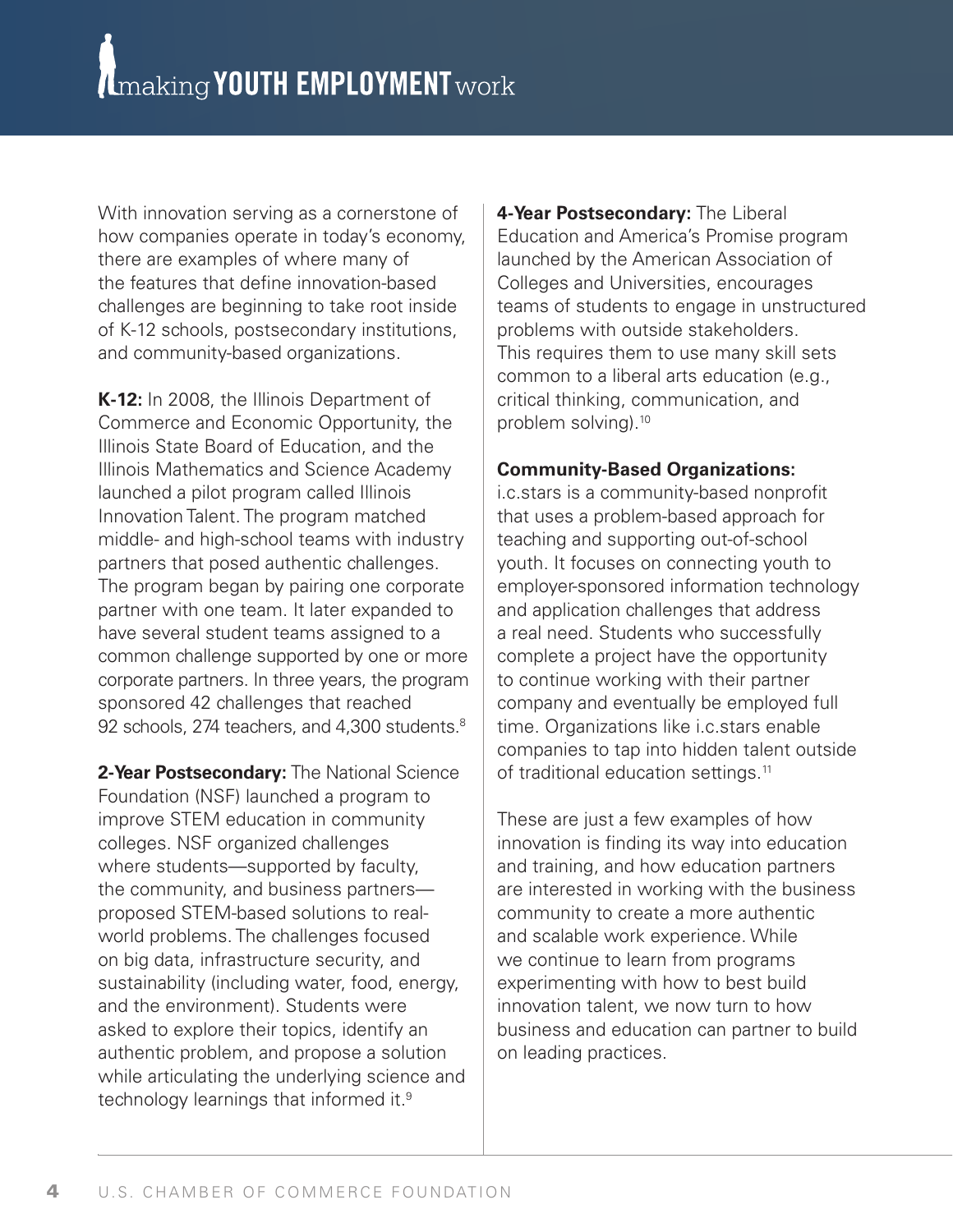## BENEFITS OF BUILDING INNOVATION TALENT

The need to build innovation talent has profound implications for how the business community can engage education and training systems to develop and source employees. Innovation challenges should not displace traditional work-based learning opportunities such as internships and apprenticeships. But they can add value to existing efforts and create shared value for all parties.

For education providers, moving innovation to the center of the curriculum helps establish strong connections between what students are learning in the classroom and the real-world application of that learning. In an environment where career readiness and preparation are increasingly a priority, challenges directly connect students to the world of work. They also provide equitable access to high-quality, real-world experiences that are often scarce with internships and other place-based opportunities.

Students benefit by having a more engaging curriculum where they can apply their teamwork and critical thinking skills to problems with stakeholders interested in their ideas, approaches, and solutions. Students also gain insight into a company or industry. They can begin to link to industry mentors and develop relationships with employers as they explore careers. For many students, this is an important and often missing networking opportunity.

Competing on innovation can also better engage opportunity youth—those who are disconnected from both school and work. Community-based providers and other intermediaries can find ways of involving disconnected youth in project experiences. These projects can be delivered outside the traditional education environment and often better reflect their mastery of skills and competencies. This engaging, projectbased approach may prove to be more effective for youth who have not been successful in traditional education and work-based settings.

Employers also benefit when promoting innovation talent. For example, they can enhance their brand recognition and provide early exposure to the occupations on which their competitiveness depends. This is critical for students in the beginning stages of exploring their career interests. Challenges can also become more sophisticated and more representative of the work experiences that define an industry or company as a student progresses. For instance, firms can offer challenges to a preferred network of programs that enable students to pursue more advanced projects as they navigate their education pathways. Using such a strategy provides the business community with an excellent opportunity to cultivate talent and identify potential recruits.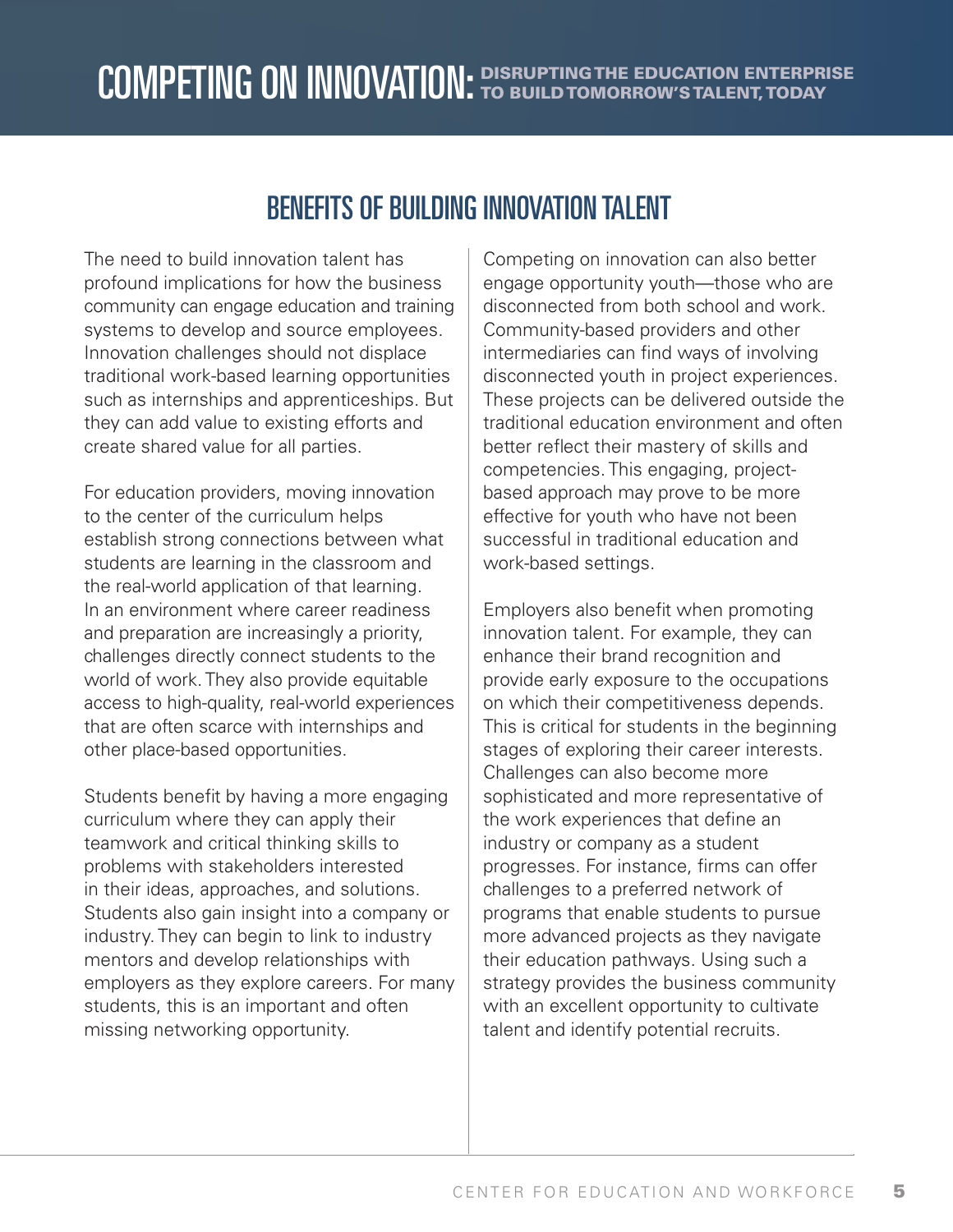## IMPLICATIONS FOR DISRUPTING THE EDUCATION ENTERPRISE

As leading companies break down organizational boundaries to support the work of cross-functional and interdisciplinary teams, developing a new talent pipeline to support innovation requires businesses to work with partners to transform the education enterprise in a similar fashion.

#### COURSE AND PROGRAM SILOS

Employers and their partners must begin to eliminate silos between academic subject areas, between STEM and non-STEM

programs, and between collegeand career-readiness programs. For example, the idea of competing on innovation allows us to reimagine how Career and Technical Education (CTE) is delivered inside schools at both the high school and

**The business community can create challenges that enable students to come together in ways that are not easily achieved under the existing organization of education institutions.**

community college levels. Specifically, CTE could be redesigned to prepare all students, not just students pursuing programs of study that have historically not required four years of college or more. CTE would then serve as a hub where students from all academic and technical interest areas come together and form teams to register for business-sponsored challenges.

Similarly, colleges and universities can support innovation centers on campus so that students from diverse programs can register as members of teams. Colleges and universities can specialize challenges in industries to develop preferred-provider relationships that connect students to career transition opportunities postgraduation.

#### EDUCATION INSTITUTIONS

The idea of disrupting traditional silos extends beyond courses and programs. It can also impact institutions. One can imagine

> the possibility of organizing challenges that bring students together from different institutions and at different levels. In today's workplace, teams are seldom homogeneous in terms of knowledge, abilities, and experience. Instead, the most effective

teams are often intergenerational with diverse perspectives, backgrounds, and skill sets. The business community can create challenges that enable students to come together in ways that are not easily achieved under the existing organization of education institutions. Paring students in high schools with students in colleges can also help youth better transition into postsecondary education.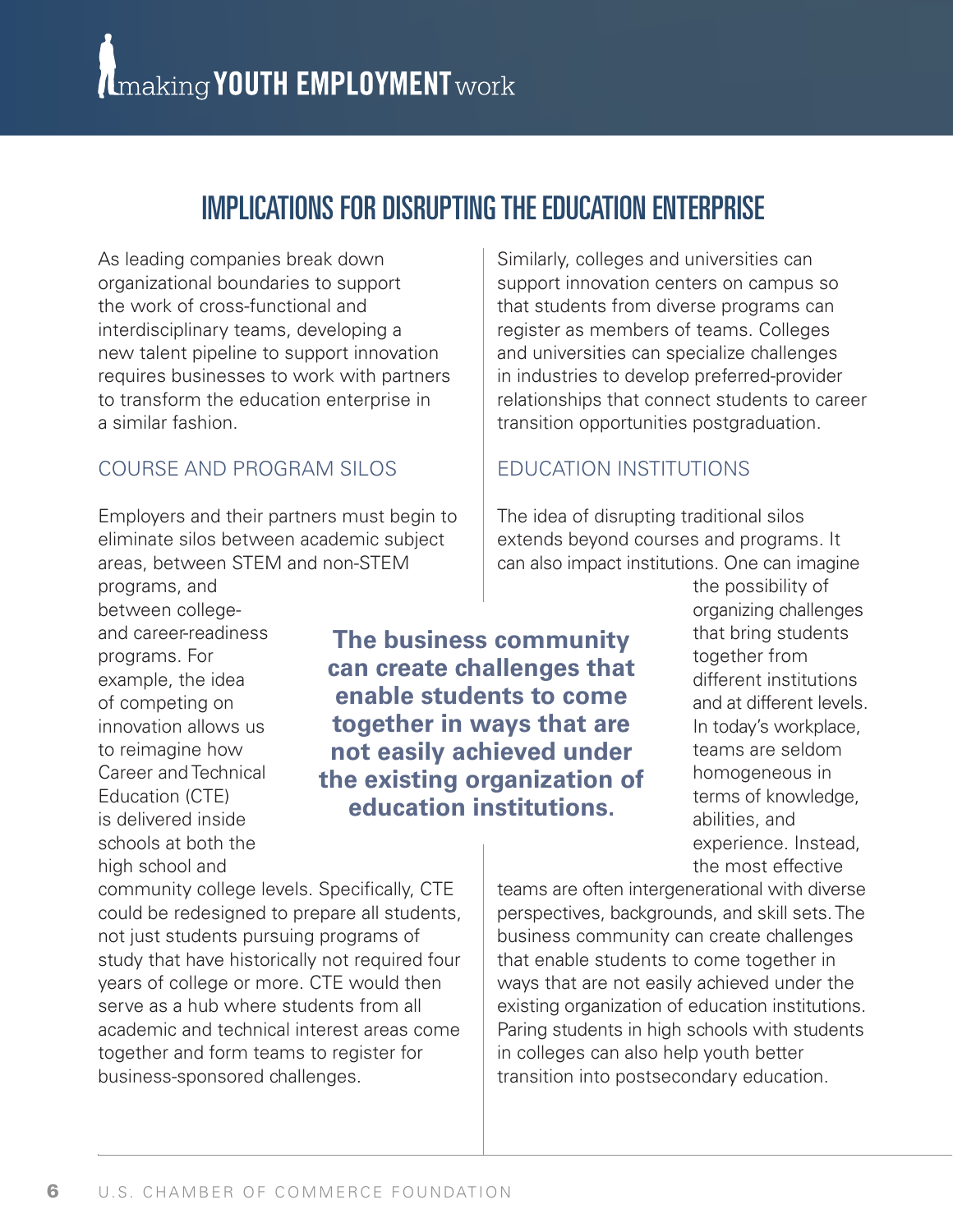#### THE CREDENTIALING ENVIRONMENT

Competing on innovation can also disrupt the credentialing environment at all levels and offer new and creative ways for the business community to manage the quality of the challenge experience. By way of illustration, employers—either individually or as an industry—can credential, certify, or endorse students who successfully complete one or a series of challenges. This

#### GLOBAL CITIZENSHIP AND ENGAGEMENT

Competing on innovation provides opportunities for the business community to break down barriers between countries. Many companies seek employees who have global skills and competencies and understand the need to compete based on access to global markets. Much

form of recognition whether as a stand-alone credential or diploma endorsement—that is led by and for the business community can better signal that students have been vetted by employers and have proven to be effective

contributors in driving innovation. This includes demonstrating skills such as communication, team work, and critical thinking, which are highly sought after by employers but seldom captured in today's credentials.

**Many companies seek employees who have global skills and competencies and who understand the need to compete based on access to global markets.**

more than language skills and cultural awareness, employers need workers who can solve problems across global markets and engage effectively with teams around

the world. The power of crowdsourcing challenges on a global scale gives students opportunities to explore new solutions that may solve many of the most intransigent challenges facing the world.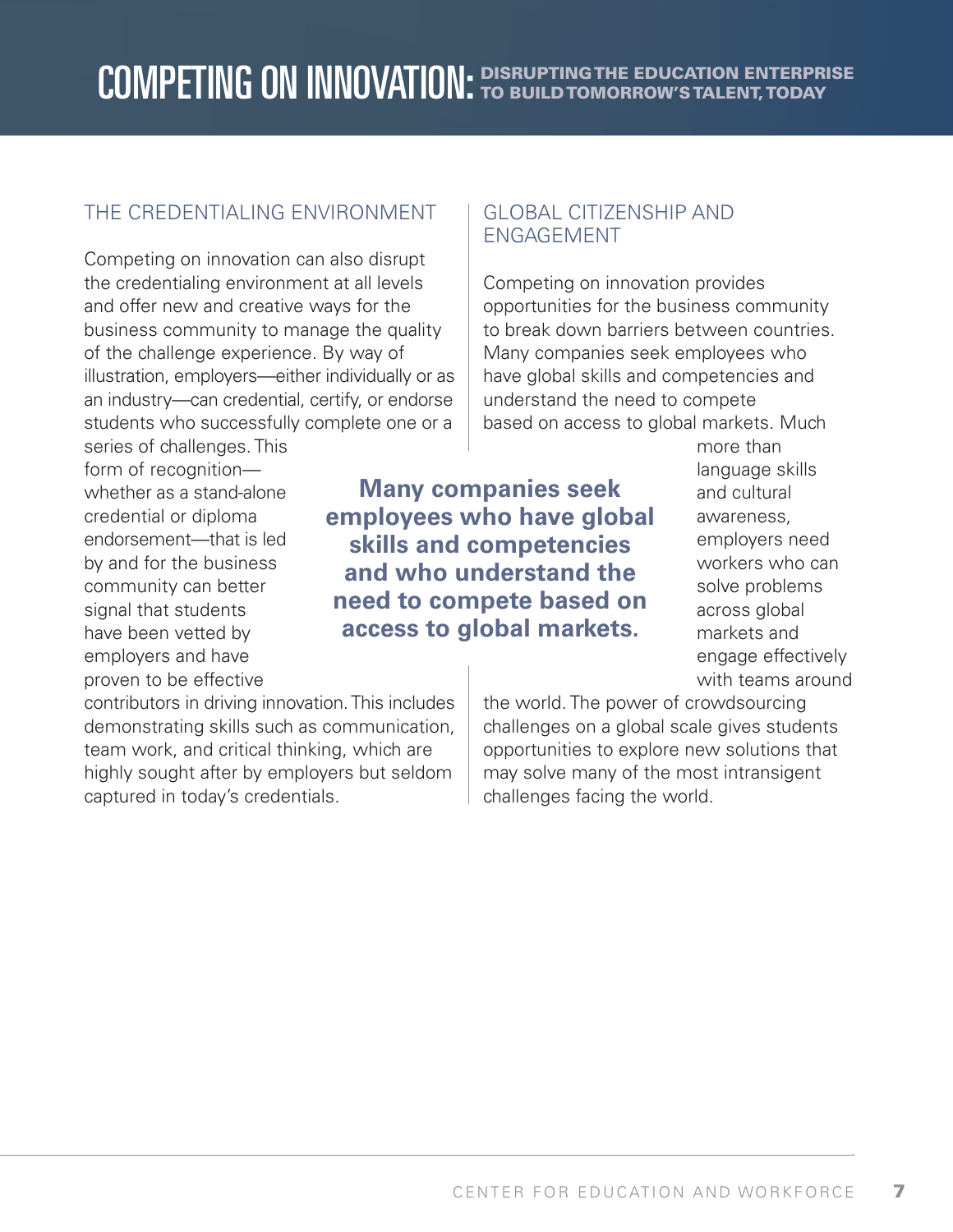## SCALING INNOVATION CHALLENGES THROUGH BUSINESS LEADERSHIP

For innovation challenges to become a central feature of the education system, employers must play a more expansive leadership role in designing and executing experiences in partnership with education providers. However, how can we scale in a manner that reduces the burden of implementation for all stakeholders and secures more employer participation?

While individual companies can pursue innovation challenge partnerships, networks of employers can achieve economies of scale. Specifically, business associations can support a range of challenges in a shared infrastructure. This infrastructure can provide challenge

design support, school recruitment, marketing, and generally build capacity for their business members. Once activated, business associations could organize innovation challenges to achieve their

**How can we scale in a manner that reduces the burden of implementation for all stakeholders and secures more employer participation?**

members' objectives, whether promoting career awareness, recruiting talent, or both.

In addition, business associations can provide the support partnering schools need to effectively engage with employers. For example, for schools to implement

challenges effectively, teachers must take on new roles as facilitators. This may require more professional development or training. To support this need, the business community can provide outside professional development that helps teachers learn how to manage employer-sponsored challenges. Alternatively, the business community can advocate for other stakeholders, such as state agencies, to focus professional development resources on supporting employer-sponsored challenges in their partner institutions.

Finally, business associations can leverage technology solutions that better manage

> and coordinate the work of all partners involved in implementing innovation challenges. This includes crowdsourcing technologies for recruiting students and teams, providing project

management platforms to support challenge implementation, and linking social media profiles for advanced networking and even digital badging. All of this cultivates an ecosystem around innovation that can eventually scale and transcend traditional programs and silos.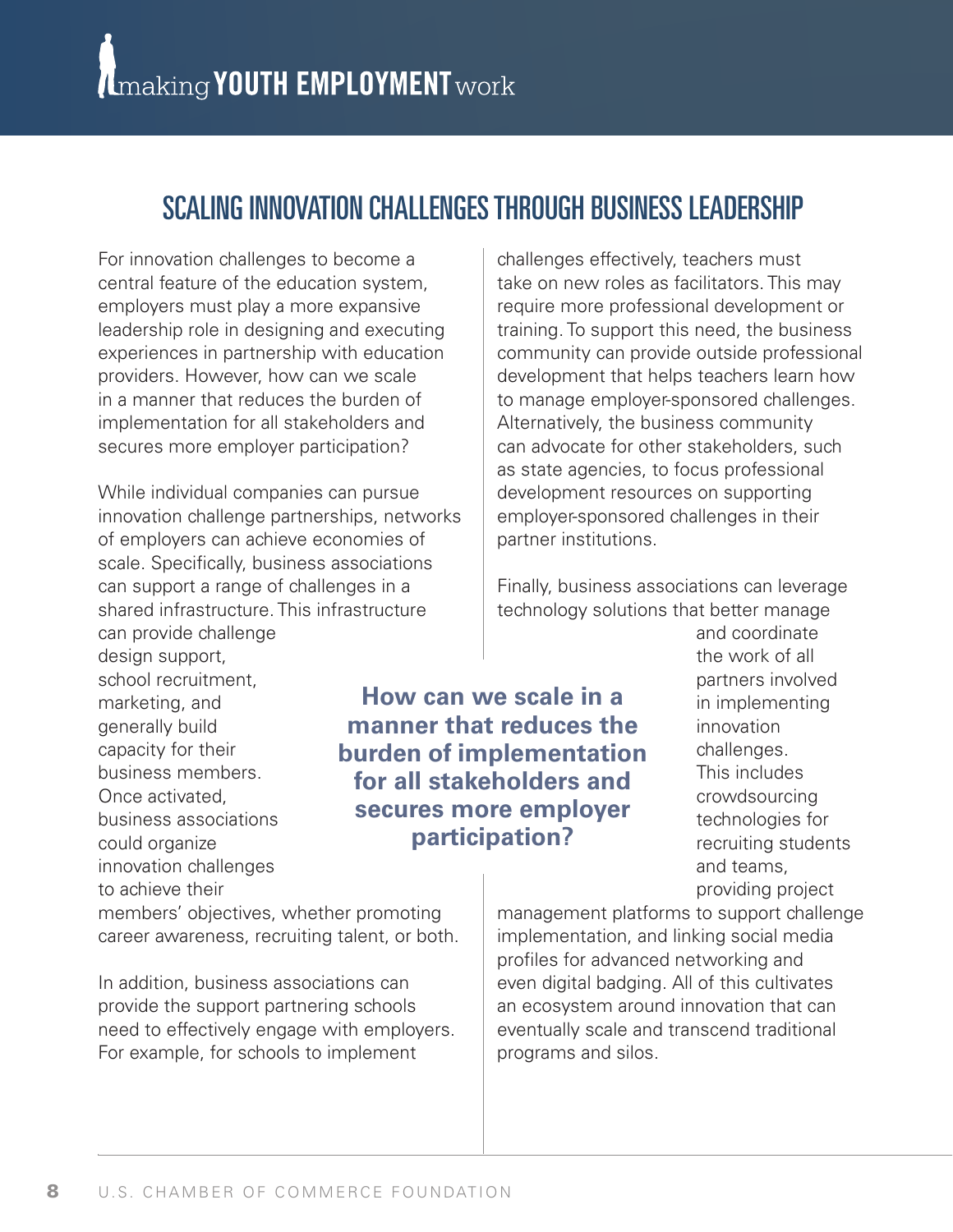## **CONCLUSION**

Competing on innovation will continue to be a key driver of economic growth and competitiveness. Building the talent that can drive innovation in the economy will increasingly become a necessity for the business community and the education system from which they source talent.

While examples exist on how education partners are working with the business community to build innovation talent, we need to move these efforts to scale. We propose a road map for how to move forward in scaling these efforts with key roles for state and regional business associations.

State and regional business organizations such as chambers of commerce and industry associations—can begin by engaging their business members in sponsoring challenge experiences as pilot projects that lead to new forms of credentialing or recognition for participating youth. Business groups can

launch workshops for designing challenges in partnership with education. From there, the business community can create regional or multistate collaboratives that support a larger challenge infrastructure, encouraging greater access to and participation in business-led challenges.

The U.S. Chamber of Commerce Foundation is promoting and supporting state and regional pilot projects and will use these projects to explore how to scale challenges in the coming years. The Virginia Chamber Foundation, for instance, is taking the lead on this approach in its state through partnerships with local chambers and secondary institutions.

We invite you and your organization to join with the U.S. Chamber of Commerce Foundation and begin building innovation talent today. To learn more, visit **www.YouthEmploymentWorks.org**.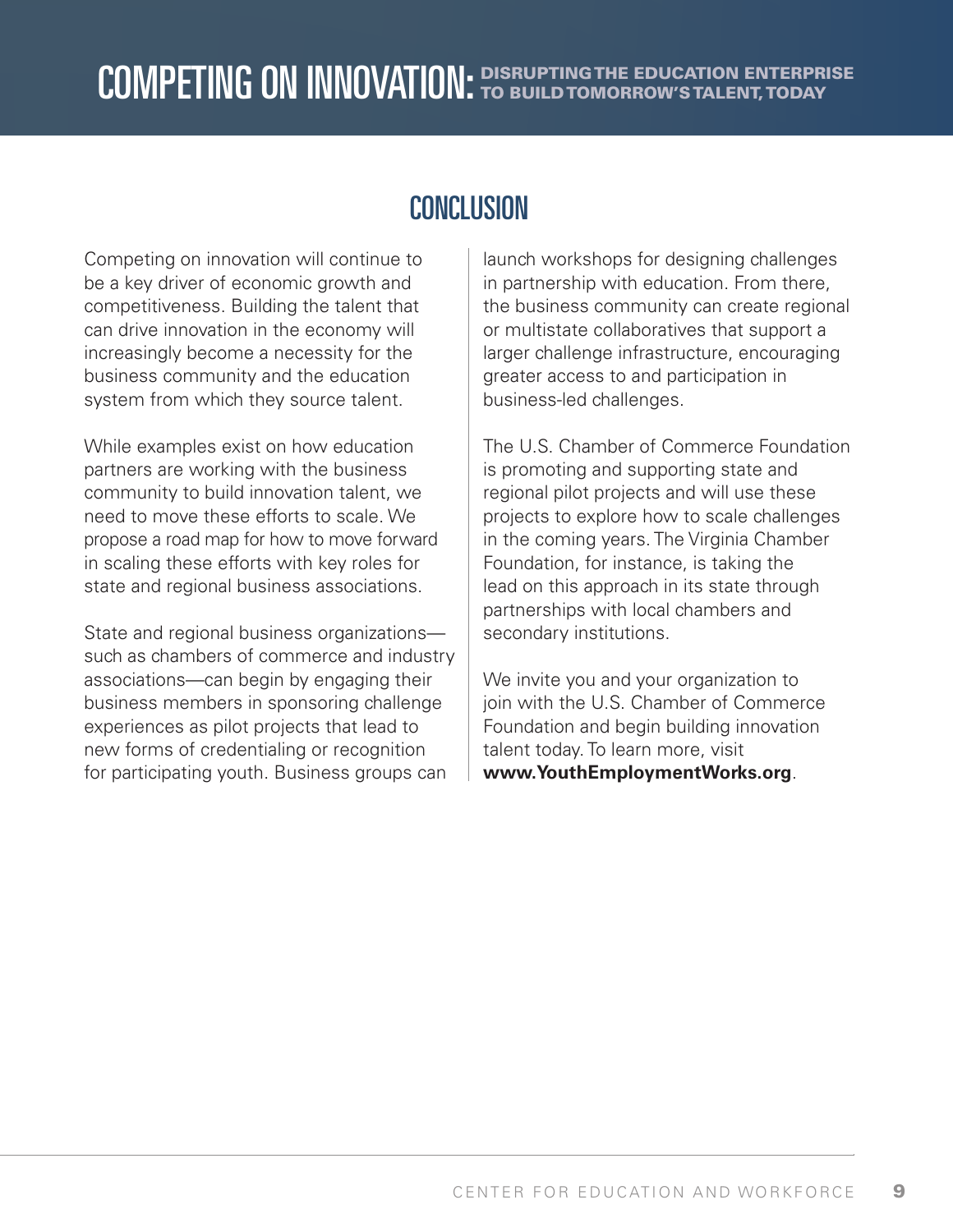#### ABOUT USCCF'S YOUTH EMPLOYMENT SERIES

As employers continue to struggle to find the skilled workers they need to compete globally, the U.S. Chamber of Commerce Foundation (USCCF) commits to driving sustainable solutions that build capacity for employers to hire youth and young adults. USCCF's Youth Employment initiative engages chambers of commerce to explore how they are uniquely positioned to support the business community's efforts to create a talent pool of skilled workers. This series aims to highlight demand-driven approaches for chambers and other business associations looking to address youth unemployment to help America's economy grow, businesses remain competitive, and students access opportunities for success.

#### ABOUT THE CENTER FOR EDUCATION AND WORKFORCE

The Center for Education and Workforce is a program of the U.S. Chamber of Commerce Foundation, an affiliate of the U.S. Chamber of Commerce. The center is dedicated to strengthening America's long-term competitiveness through informing and mobilizing the business community to be engaged partners, challenging the status quo, and connecting education and workforce reform to economic development.

To learn more about how you can engage in the Youth Employment initiative, contact Erica Kashiri, director of policy and programs at the U.S. Chamber of Commerce Foundation's Center for Education and Workforce, at **ekashiri@uschamber.com**.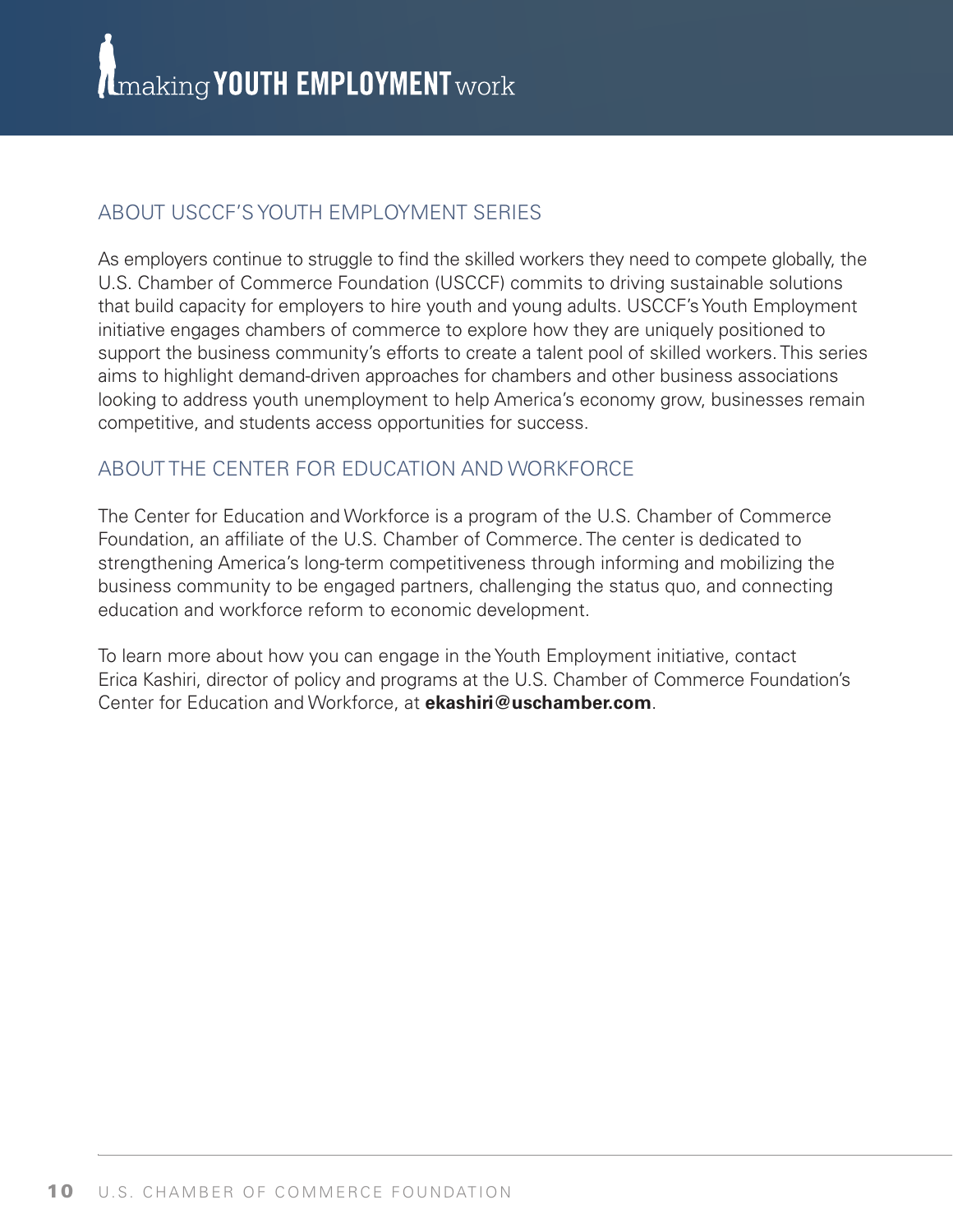## ACKNOWLEDGMENTS

#### LEAD AUTHORS

#### **Jason A. Tyszko**

Jason A. Tyszko, executive director at the U.S. Chamber of Commerce Foundation's Center for Education and Workforce, works on issues related to innovation and reform in education and workforce development. He has an M.A. from the University of Chicago and a B.A. from DePaul University.

#### **Robert (Bob) G. Sheets**

Robert G. Sheets, a research professor at The George Washington University Institute of Public Policy, works on issues related to higher education, workforce development, and credentialing. He has a Ph.D. from the University of Illinois at Urbana-Champaign.

#### THE U.S. CHAMBER OF COMMERCE FOUNDATION TEAM

**Cheryl Oldham,** Senior Vice President

**Erica Kashiri,** Director, Policy and Programs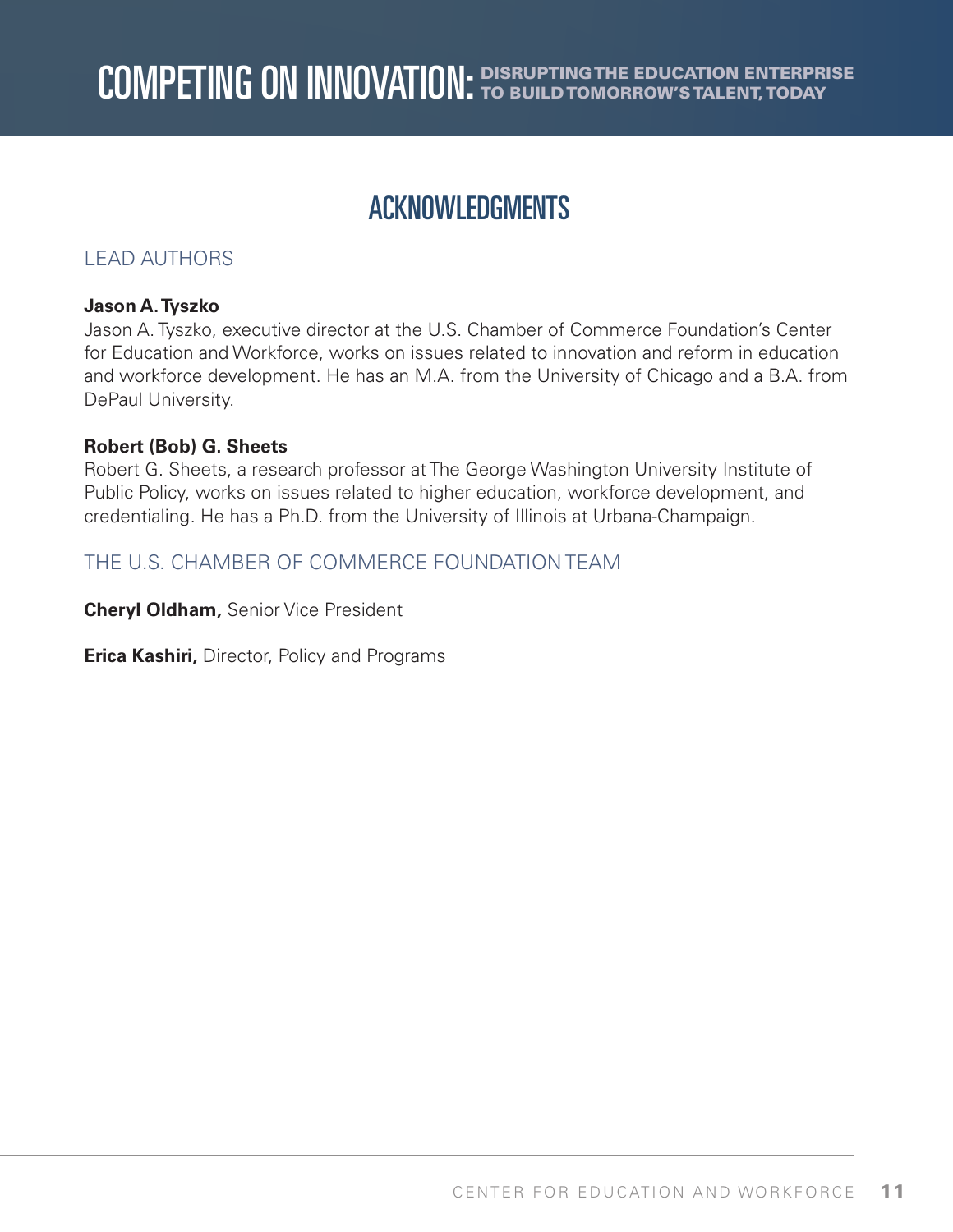(Imaking YOUTH EMPLOYMENT work

## **ENDNOTES**

- 1. This paper builds on a previously published paper written in 2015 for the National Academy of Sciences. Robert G. Sheets and Jason A. Tyszko, "Competing on Innovation: Implications for Building the Middle-Skill Talent Pipeline," *The Supply Chain for Middle-Skilled Jobs: Education, Training, and Certification Pathways*, Washington, D.C.: National Academies Board on Science, Technology, and Economic Policy, 2015.
- 2. Robert Atkinson and Steven Ezell, *Innovation Economics: The Race for Global Advantage*, New Haven, CT: Yale University Press, 2012; John Kao, *Innovation Nation: How America Is Losing Its Innovation Edge, Why It Matters and What We Can Do To Get It Back*, New York: Free Press, 2007.
- 3. Claudia Goldin and Lawrence F. Katz, *The Race between Education and Technology*, Cambridge, MA: Harvard University Press, 2010; Erik Brynjolfsson and Andrew McAfee, *The Second Machine Age: Work, Progress, and Prosperity in a Time of Brilliant Technologies*, New York: W.W. Norton and Company, Inc., 2014; National Center on Education and the Economy (NCEE), *Tough Choices or Tough Times: The Report of the New Commission on the Skills of the American Workforce*, Washington, DC: NCEE, 2007.
- 4. National Center on Education and the Economy (NCEE), *Tough Choices or Tough Times: The Report of the New Commission on the Skills of the American Workforce*, Washington, DC: NCEE, 2007; Peter Skarzynski and Rowan Gibson, *Innovation to the Core: A Blueprint for Transforming the Way Your Company Innovates*, Boston: Harvard Business Press, 2008.
- 5. Innovate Now, *Innovate Now: A Public-Private Initiative to Build a Sustainable Growth Economy in Illinois*, Chicago: Chicagoland Chamber of Commerce, 2007; Robert G. Sheets and Jason A. Tyszko, "Illinois Innovation Talent Project: Implications for Two-Year Institutions," in L. Allen Phelps (ed.), Advancing the Regional Role of Two-Year Colleges, New Directions for Community Colleges, Number 157, San Francisco: Jossey-Bass, Spring 2012.
- 6. Sue E. Berryman and Thomas R. Bailey, *The Double Helix of Education and the Economy*, New York, NY: Institute on Education and the Economy, 1992; Rosemary Batt and Virginia Doellgast, "Groups, Teams, and the Division of Labor: Interdisciplinary Perspectives on the Organization of Work," in Stephen Ackroyd, Rosemary Batt, Paul Thompson, Pamela Tolbert (ed.), *The Oxford Handbook of Work and Organization*, Oxford: Oxford University Press, 2005.
- 7. Henry Chesbrough, *Open Business Models: How to Thrive in the New Innovation Landscape*, Boston: Harvard Business School Press, 2006.
- 8. Illinois Mathematics and Science Academy (IMSA), *2009 Illinois Innovation Talent Pilot Project Program Summary*, Aurora: IMSA for Program Years 2009, 2011, and 2012.
- 9. National Science Foundation (NSF), *Community College Innovation Challenge*, www.nsf.gov/news/special\_reports/communitycollege.
- 10. Association of American College & Universities (AAC&U), *The Leap Challenge: Education for a World of Unscripted Problems*, www.aacu.org/leap/challenge.
- 11. Joseph Fuller, Robert G. Sheets, and Jason A. Tyszko, *Managing the Talent Pipeline: A New Approach to Closing the Skills Gap*, Washington, D.C.: U.S. Chamber of Commerce Foundation, 2014.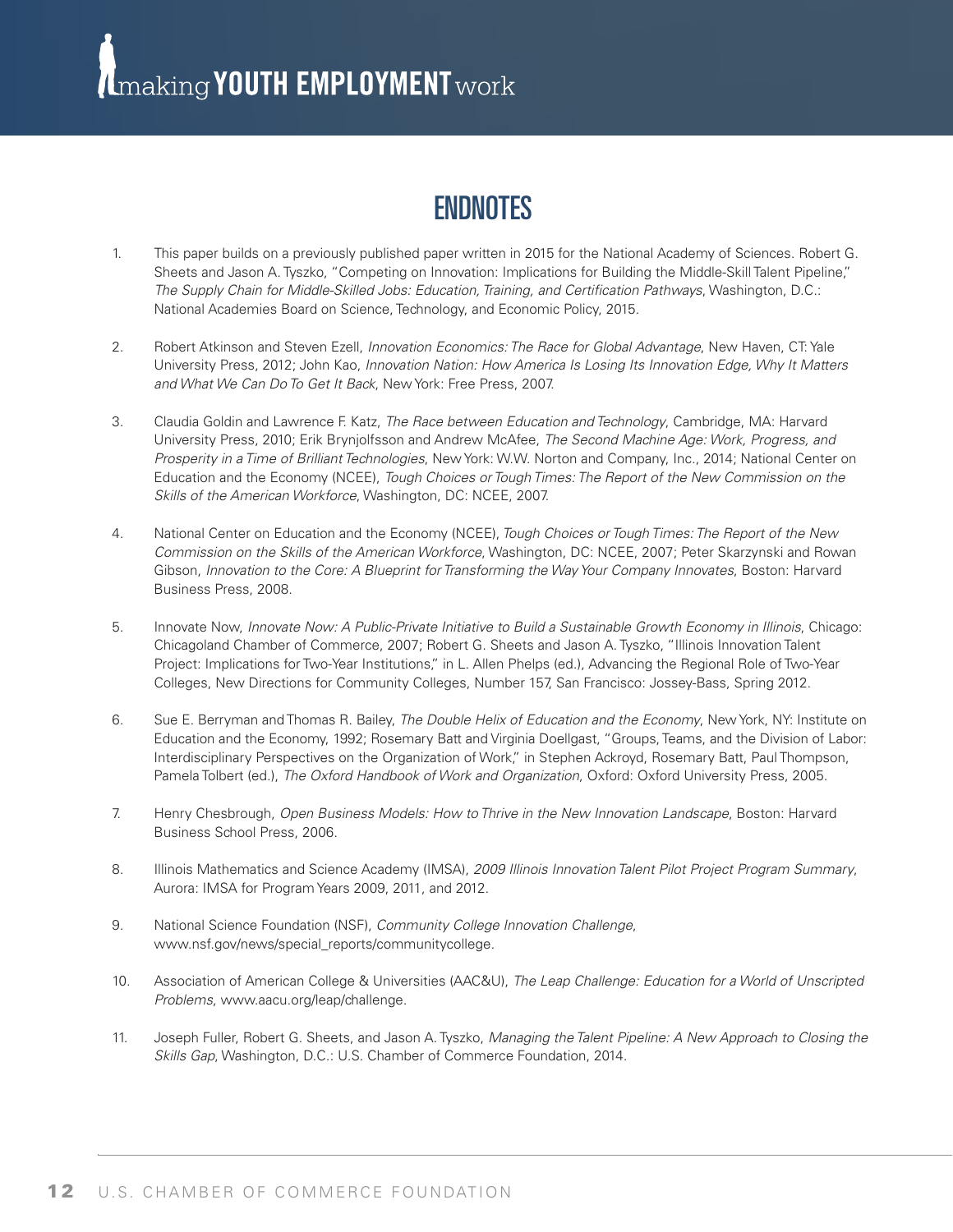# COMPETING ON INNOVATION: DISRUPTING THE EDUCATION ENTERPRISE TO BUILD TOMORROW'S TALENT, TODAY

**Disrupting the Education Enterprise to Build Tomorrow's Talent, Today**

**Today, companies will increasingly compete on innovation…**





#### **And so will workers…**

Jobs are changing, putting all workers in a race to gain the skills they need to advance their careers.

#### WE NEED TO PREPARE YOUNG ADULTS TO BE DRIVERS OF INNOVATION IN TODAY'S ECONOMY.

#### BUILDING INNOVATION TALENT

Our education and training systems need to offer experiences, sponsored by the business community, that reflect today's world of work.





| THE NEW ORGANIZATION OF BUSINESS | <b>EMPLOYER REQUIREMENTS</b>                                                                                       | <b>TRANSFORMING CAREER PREPARATION</b>                                                                                                            |
|----------------------------------|--------------------------------------------------------------------------------------------------------------------|---------------------------------------------------------------------------------------------------------------------------------------------------|
| <b>NON ROUTINE</b><br>₽          | Every worker possess both a<br><b>breadth and depth</b> of skills to drive<br>solutions for the larger enterprise. | Students demonstrate both<br>deep technical knowledge and<br>a broader understanding of<br>how to apply their expertise as<br>a member of a team. |
| <b>TEAM BASED</b>                | Workers engage as members<br>of cross-functional teams that<br>drive innovation through<br>problem solving.        | Real-world challenges are<br>solved by teams of students<br>from diverse backgrounds.                                                             |
| <b>SOLUTION DRIVEN</b><br>w      | Workers at all levels continuously<br><b>innovate</b> to develop new ideas<br>and solutions.                       | Challenges are unbounded to<br>allow for multiple approaches<br>to advance a solution.                                                            |

#### IMPLICATIONS FOR DISRUPTING THE EDUCATION ENTERPRISE

- Break down academic silos and institutional barriers Promote credentials that recognize innovation experiences
	- Signal globally competitive skills and career readiness to employers





CENTER FOR EDUCATION AND WORKFORCE 13 **www.YouthEmploymentWorks.org** Learn more at